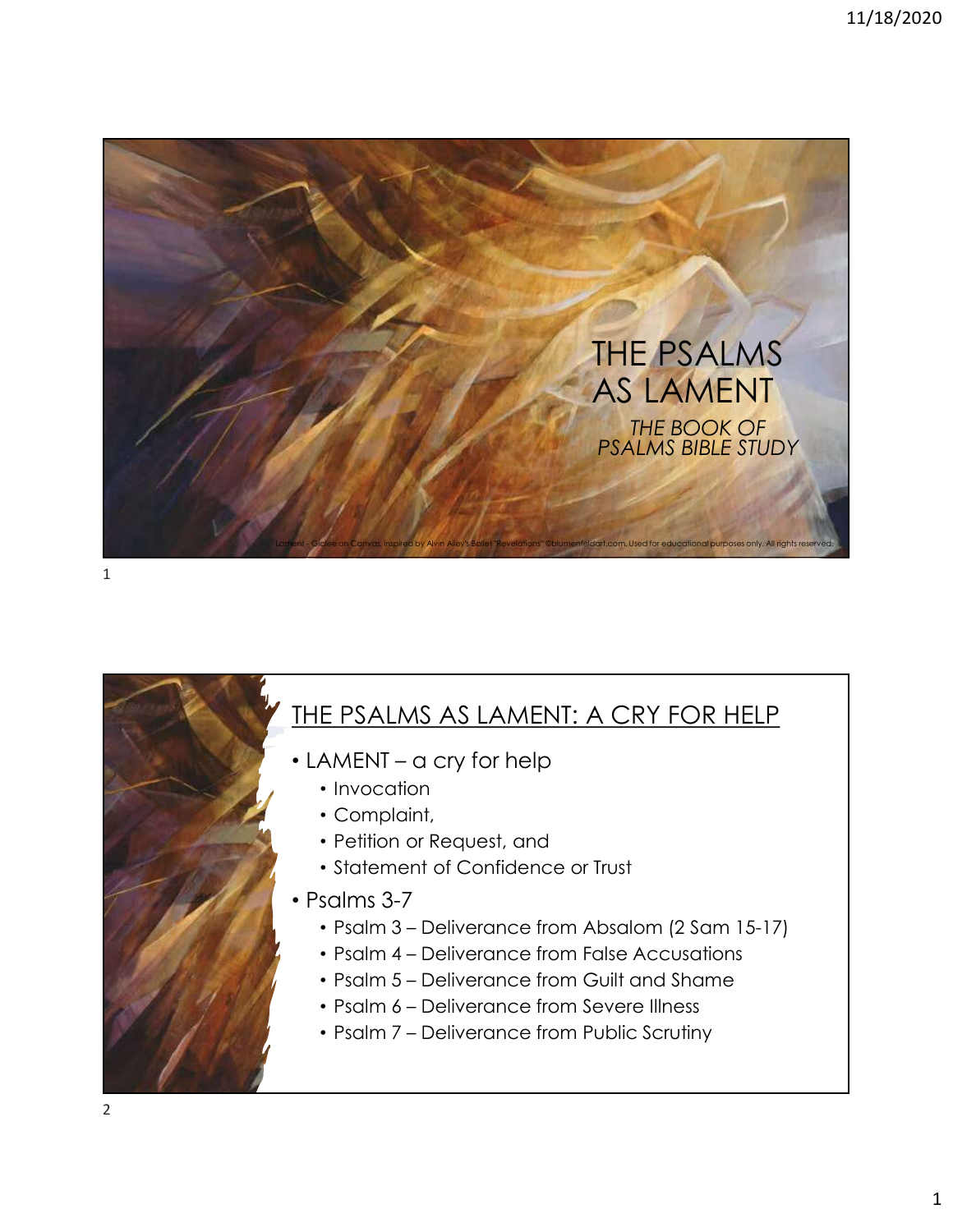## THE PSALMS AS LAMENT: A CRY FOR HELP 11/18/2020<br>
THE PSALMS AS LAMENT: A CRY FOR HELP<br>
• Psalms 3 - Deliverance from Absalom<br>
• v. 1-2 – Invocation<br>
• v. 3-4 – Expression of Trust<br>
• v. 5-6 – Words of Assurance 11/18/2020<br>
• PSALMS AS LAMENT: A CRY FOR HELP<br>
salms 3 - Deliverance from Absalom<br>
• v. 1-2 – Invocation<br>
• v. 3-4 – Expression of Trust<br>
• v. 5-6 – Words of Assurance<br>
• v. 7-8 – Concluding Prayer for the Psalmist and Na 11/18/20<br>
• Psalms 3 - Deliverance from Absalom<br>
• V. 1-2 – Invocation<br>
• v. 3-4 – Expression of Trust<br>
• v. 5-6 – Words of Assurance<br>
• V. 7-8 – Concluding Prayer for the Psalmist and Nation<br>
• Psalm 4 – Deliverance from <sup>11/18/2</sup><br>
• PSALMS AS LAMENT: A CRY FOR HELP<br>
salms 3 - Deliverance from Absalom<br>
• v. 1-2 – Invocation<br>
• v. 5-4 – Expression of Trust<br>
• v. 5-6 – Words of Assurance<br>
• v. 7-8 – Concluding Prayer for the Psalmist and Nat

- -
	-
	-
	-
- -
	-
	-